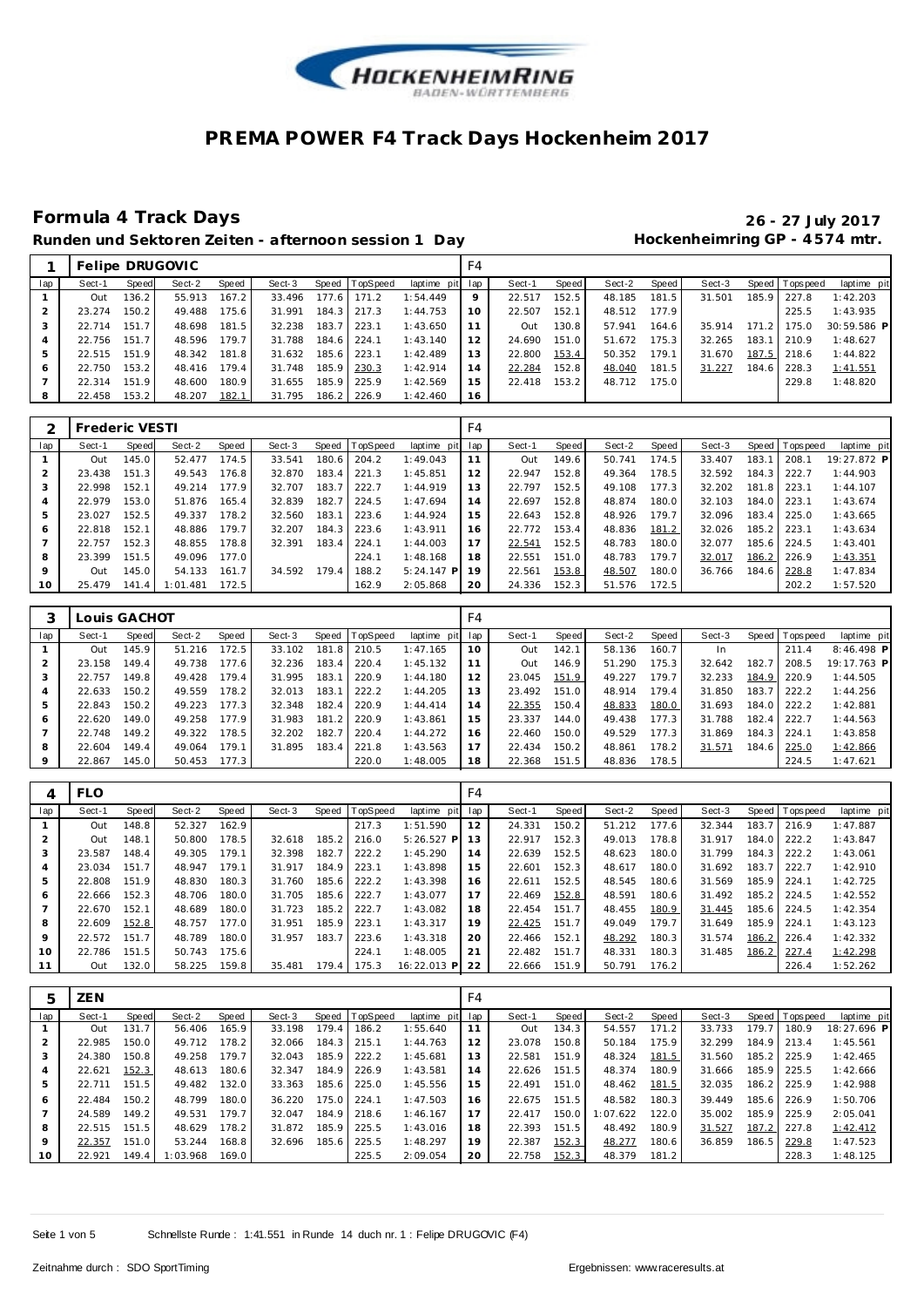

#### Runden und Sektoren Zeiten - afternoon session 1 Day **10 bis 10 Hockenheimring GP** - 4574 mtr.

# **Formula 4 Track Days 26 - 27 July 2017**

| 6   | BEL    |       |        |       |        |       |             |                 | F4 |        |       |        |       |        |       |                 |             |
|-----|--------|-------|--------|-------|--------|-------|-------------|-----------------|----|--------|-------|--------|-------|--------|-------|-----------------|-------------|
| lap | Sect-1 | Speed | Sect-2 | Speed | Sect-3 | Speed | TopSpeed    | laptime pit lap |    | Sect-1 | Speed | Sect-2 | Speed | Sect-3 |       | Speed Tops peed | laptime pit |
|     | Out    | 131.4 | 56.576 | 158.8 | 38.032 | 176.2 | 180.0       | 1:59.020        |    | 24.634 | 150.6 | 51.555 | 173.9 | 34.848 | 183.7 | 220.4           | 1:51.037    |
|     | 24.994 | 150.4 | 51.208 | 175.0 | 35.159 | 181.8 | 223.1       | 1:51.361        |    | 23.731 | 151.9 | 49.754 | 177.0 | 34.010 | 184.9 | 223.6           | 1:47.495    |
|     | 25.424 | 151.0 | 51.769 | 170.1 | 34.741 | 181.5 | 223.1       | 1:51.934        | 13 | 23.706 | 152.3 | 59.876 | 176.2 | 33.679 | 182.4 | 224.5           | 1:57.261    |
|     | 24.402 | 150.6 | 50.244 | 176.2 | 34.575 |       | 181.2 218.2 | 1:49.221        | 14 | 23.350 | 151.7 | 49.290 | 178.2 | 33.294 | 183.4 | 223.6           | 1:45.934    |
|     | 24.594 | 149.4 | 50.176 | 174.8 | 34.837 | 183.1 | 223.1       | 1:49.607        | 15 | 24.367 | 145.7 | 49.693 | 179.1 | 33.029 | 184.3 | 225.5           | 1:47.089    |
| 6   | 23.875 | 150.2 | 54.551 | 170.6 | 35.613 | 181.8 | 223.1       | 1:54.039        | 16 | 23.218 | 151.5 | 49.156 | 179.1 | 33.245 | 182.4 | 224.1           | 1:45.619    |
|     | 24.768 | 147.7 | 56.690 | 168.0 | 37.162 | 180.6 | 224.1       | 1:58.620        |    | 23.520 | 152.3 | 49.206 | 176.8 | 32.824 | 184.0 | 223.6           | 1:45.550    |
| 8   | 24.754 | 151.9 | 57.927 | 160.0 | 37.064 | 180.3 | 223.6       | 1:59.745        | 18 | 23.203 | 152.5 | 50.339 | 176.2 | 33.069 | 184.6 | 225.0           | 1:46.611    |
| 9   | 24.373 | 151.9 | 58.220 | 161.4 |        |       | 208.9       | 2:00.308        | 19 | 23.279 | 152.1 | 49.667 | 175.3 | 32.764 | 182.4 | 227.8           | 1:45.710    |
| 10  | Out    | 137.1 | 54.474 | 170.6 | 36.453 | 178.8 | 218.2       | 11:38.961 P     | 20 | 23.211 | 150.8 | 50.177 | 175.9 |        |       | 225.0           | 1:49.128    |

|                | <b>SOD</b> |       |        |       |        |       |                  |                 | F <sub>4</sub> |        |       |        |       |        |       |                 |             |
|----------------|------------|-------|--------|-------|--------|-------|------------------|-----------------|----------------|--------|-------|--------|-------|--------|-------|-----------------|-------------|
| lap            | Sect-1     | Speed | Sect-2 | Speed | Sect-3 |       | Speed   TopSpeed | laptime pit lap |                | Sect-1 | Speed | Sect-2 | Speed | Sect-3 |       | Speed Tops peed | laptime pit |
|                | Out        | 144.6 | 51.675 | 174.2 | 33.077 | 177.0 | 210.1            | 1:48.650        | 12             | 22.858 | 151.5 | 49.381 | 178.5 | 31.981 | 184.0 | 223.1           | 1:44.220    |
| 2              | 23.247     | 150.6 | 52.223 | 179.1 | 32.158 | 185.6 | 191.5            | 1:47.628        | 13             | 22.719 | 151.9 | 49.040 | 177.9 | 31.874 | 183.7 | 222.2           | 1:43.633    |
| 3              | 22.873     | 151.9 | 49.002 | 180.0 | 32.043 | 184.3 | 224.1            | 1:43.918        | 14             | 22.563 | 151.9 | 48.870 | 180.3 | 31.982 | 184.0 | 222.7           | 1:43.415    |
| $\overline{4}$ | 22.733     | 151.5 | 48.746 | 176.2 | 31.924 | 184.9 | 224.5            | 1:43.403        | 15             | 24.588 | 151.0 | 48.860 | 179.4 | 32.002 | 184.0 | 224.1           | 1:45.450    |
| 5              | 24.194     | 151.3 | 51.269 | 178.2 | 32.182 | 184.3 | 222.7            | 1:47.645        | 16             | 22.651 | 152.3 | 48.935 | 179.7 | 31.896 | 183.7 | 225.0           | 1:43.482    |
| 6              | 22.666     | 151.7 | 48.635 | 179.4 | 31.845 | 185.2 | 224.5            | 1:43.146        | 17             | 22.654 | 151.5 | 48.888 | 179.4 | 31.883 | 185.2 | 226.4           | 1:43.425    |
| $\overline{7}$ | 22.635     | 151.7 | 48.550 | 180.3 | 31.779 | 184.3 | 224.1            | 1:42.964        | 18             | 22.556 | 151.9 | 48.567 | 179.7 | 31.744 | 186.2 | 226.4           | 1:42.867    |
| 8              | 22.500     | 151.9 | 48.792 | 177.6 | 31.764 | 184.6 | 225.9            | 1:43.056        | 19             | 22.523 | 151.5 | 48.556 | 179.4 | 31.663 | 186.5 | 226.4           | 1:42.742    |
| 9              | 22.531     | 150.6 | 54.106 | 170.1 |        |       | 225.5            | 1:54.697        | 20             | 23.304 | 151.5 | 48.819 | 174.8 | 31.894 | 185.9 | 228.8           | 1:44.017    |
| 10             | Out        | 149.4 | 54.428 | 174.8 | 32.877 | 183.4 | 213.0            | 16:30.839 P     | 21             | 25.053 | 146.7 | 50.996 | 167.2 |        |       | 207.7           | 1:51.020    |
| 11             | 24.647     | 152.1 | 54.918 | 177.9 | 32.148 | 183.7 | 222.7            | 1:51.713        | 22             |        |       |        |       |        |       |                 |             |

| Q   |        |       | Marcus ARMSTRONG |       |        |       |          |                 | F4 |        |       |          |       |        |       |                |             |
|-----|--------|-------|------------------|-------|--------|-------|----------|-----------------|----|--------|-------|----------|-------|--------|-------|----------------|-------------|
| lap | Sect-1 | Speed | Sect-2           | Speed | Sect-3 | Speed | TopSpeed | laptime pit lap |    | Sect-1 | Speed | Sect-2   | Speed | Sect-3 |       | Speed Topspeed | laptime pit |
|     | Out    | 129.3 | 53.622           | 160.5 |        |       | 211.4    | 1:54.736        | 11 | 22.490 | 150.0 | 57.750   | 163.1 |        |       | 223.6          | 1:58.889    |
|     | Out    | 147.5 | 51.320           | 174.8 | 32.648 | 184.3 | 210.5    | $2:04.978$ P    | 12 | Out    | 146.3 | 53.597   | 175.6 | 32.935 | 183.4 | 216.0          | 16:29.265 P |
| 3   | 22.834 | 151.0 | 49.153           | 180.6 | 32.857 | 181.8 | 225.9    | 1:44.844        | 13 | 23.392 | 149.4 | 50.335   | 179.7 | 31.994 | 184.9 | 221.8          | 1:45.721    |
| 4   | 22.708 | 150.4 | 48.958           | 181.2 | 32.031 | 185.2 | 222.7    | 1:43.697        | 14 | 22.674 | 150.4 | 49.138   | 180.3 | 31.900 | 182.7 | 223.6          | 1:43.712    |
| 5   | 22.803 | 151.9 | 49.800           | 178.5 | 32.230 | 183.7 | 224.1    | 1:44.833        | 15 | 22.507 | 150.6 | 48.837   | 180.3 | 35.211 | 183.7 | 224.1          | 1:46.555    |
| 6   | 22.541 | 149.4 | 49.959           | 180.6 | 32.035 | 185.6 | 223.1    | 1:44.535        | 16 | 22.465 | 150.6 | 48.877   | 179.1 | 31.864 | 181.8 | 223.6          | 1:43.206    |
| 7   | 22.616 | 150.8 | 1:05.507         | 170.6 | 32.989 | 185.2 | 224.1    | 2:01.112        | 17 | 22.473 | 149.0 | 48.970   | 178.5 |        |       | 223.1          | 1:45.013    |
| 8   | 22.528 | 151.0 | 48.818           | 179.7 | 31.759 | 185.2 | 223.6    | 1:43.105        | 18 | Out    | 131.4 | 53.893   | 171.2 | 34.211 | 182.  | 196.7          | 4:58.349 P  |
| 9   | 22.288 | 151.0 | 48.709           | 180.9 | 31.701 | 185.9 | 222.7    | 1:42.698        | 19 | 23.521 | 149.6 | 52.075   | 157.4 | 33.544 | 181.  | 219.1          | 1:49.140    |
| 10  | 22.241 | 151.3 | 57.819           | 123.0 | 33.426 | 185.6 | 224.1    | 1:53.486        | 20 | 22.971 | 151.5 | 1:02.139 | 44.4  |        |       | 219.5          | 2:13.944    |

| 10             | Richard WAGNER |       |        |       |        |       |          |              | F4  |        |       |        |       |        |       |                   |               |
|----------------|----------------|-------|--------|-------|--------|-------|----------|--------------|-----|--------|-------|--------|-------|--------|-------|-------------------|---------------|
| lap            | Sect-1         | Speed | Sect-2 | Speed | Sect-3 | Speed | TopSpeed | laptime pit  | lap | Sect-1 | Speed | Sect-2 | Speed | Sect-3 |       | Speed   Tops peed | laptime pit   |
|                | Out            | 138.6 | 58.262 | 170.3 | 35.099 | 179.7 | 144.8    | 1:56.790     | 14  | 23.022 | 151.9 | 52.345 | 175.0 | 32.379 | 185.2 | 225.9             | 1:47.746      |
| $\overline{2}$ | 24.007         | 149.0 | 50.138 | 174.8 | 33.788 | 180.6 | 219.1    | 1:47.933     | 15  | 22.910 | 151.7 | 50.907 | 178.8 | 32.384 | 185.2 | 225.9             | 1:46.201      |
| 3              | 23.858         | 150.4 | 49.310 | 177.3 | 32.870 | 182.4 | 221.8    | 1:46.038     | 16  | 22.836 | 152.1 | 50.087 | 180.6 | 31.970 | 185.6 | 225.0             | 1:44.893      |
| 4              | 23.501         | 150.8 | 49.598 | 175.6 | 32.979 | 182.7 | 221.8    | 1:46.078     | 17  | 22.752 | 151.5 | 49.827 | 179.7 | 32.077 | 185.2 | 223.6             | 1:44.656      |
| 5              | 23.471         | 150.8 | 49.319 | 177.6 | 32.662 | 184.3 | 221.8    | 1:45.452     | 18  | 22.744 | 152.3 | 49.690 | 180.0 | 32.070 | 185.9 | 224.5             | 1:44.504      |
| 6              | 23.082         | 150.0 | 49.640 | 175.9 | 32.549 | 183.4 | 224.5    | 1:45.271     | 19  | 22.555 | 152.1 | 49.413 | 179.7 | 31.862 | 185.2 | 225.9             | 1:43.830      |
| 7              | 23.054         | 150.2 | 49.392 | 177.9 | 32.597 | 184.3 | 223.1    | 1:45.043     | 20  | 24.395 | 139.4 | 50.308 | 179.1 |        |       | 208.9             | 1:48.594      |
| 8              | 23.113         | 150.0 | 51.744 | 167.4 |        |       | 222.7    | 1:50.586     | 21  | Out    | 149.8 | 49.742 | 179.1 | 32.762 | 184.6 | 221.8             | $6: 41.413$ P |
| 9              | Out            | 133.8 | 56.311 | 154.5 | 36.712 | 180.3 | 191.2    | $6:14.716$ P | 22  | 22.905 | 151.0 | 48.823 | 179.4 | 32.062 | 185.6 | 224.1             | 1:43.790      |
| 10             | 24.808         | 141.5 | 56.607 | 166.7 | 35.029 | 182.4 | 223.1    | 1:56.444     | 23  | 22.743 | 147.3 | 48.944 | 179.4 | 32.097 | 184.9 | 222.7             | 1:43.784      |
| 11             | 24.247         | 144.6 | 54.926 | 168.2 | 34.695 | 184.0 | 225.0    | 1:53.868     | 24  | 22.628 | 151.0 | 48.959 | 178.8 | 32.075 | 185.2 | 224.1             | 1:43.662      |
| 12             | 23.822         | 151.3 | 55.084 | 168.0 | 34.132 | 184.9 | 226.4    | 1:53.038     | 25  | 25.481 | 122.7 | 57.715 | 179.1 | 32.369 | 185.6 | 150.2             | 1:55.565      |
| 13             | 23.454         | 151.5 | 53.538 | 172.8 | 32.836 | 184.6 | 225.5    | 1:49.828     | 26  | 23.817 | 151.9 | 50.618 | 177.9 |        |       | 225.5             | 1:49.722      |

| 13  | <b>Fabio SCHERER</b> |       |        |       |        |       |                 |                 | F4              |              |       |        |       |        |       |                |             |
|-----|----------------------|-------|--------|-------|--------|-------|-----------------|-----------------|-----------------|--------------|-------|--------|-------|--------|-------|----------------|-------------|
| lap | Sect-1               | Speed | Sect-2 | Speed | Sect-3 |       | Speed TopSpeed  | laptime pit lap |                 | Sect-1       | Speed | Sect-2 | Speed | Sect-3 |       | Speed Topspeed | laptime pit |
|     | Out                  | 147.1 | 51.355 | 175.6 | 32.532 | 182.7 | 213.9           | 1:46.446        | 8               | 22.632       | 152.1 | 48.758 | 179.4 |        |       | 226.4          | 1:45.768    |
|     | 23.294               | 150.2 | 49.675 | 175.9 | 32.167 |       | 185.6 222.2     | 1:45.136        | 9               | Out          | 149.4 | 56.238 | 175.9 | 32.279 | 183.  | 220.0          | 16:07.884 P |
|     | 23.190               | 150.8 | 55.252 | 175.0 | 31.961 |       | 185.6 222.2     | 1:50.403        | 10 <sup>°</sup> | 22.814       | 152.8 | 51.288 | 179.7 |        |       | 223.1          | 1:56.302    |
|     | 24.124               | 151.9 | 48.936 | 177.9 | 32.053 |       | 185.9 225.9     | 1:45.113        |                 | Out          | 140.3 | 53.467 | 170.3 | 33.621 | 181.5 | 210.1          | 14:23.844 P |
| 5   | 22.775               | 153.2 | 48.966 | 181.2 | 31.654 |       | 187.5 224.5     | 1:43.395        | 12              | 23.343 151.9 |       | 49.694 | 178.5 | 31.857 | 185.2 | 218.2          | 1:44.894    |
| 6   | 22.453               | 152.8 | 48.470 | 181.8 | 31.692 |       | $186.2$   225.0 | 1:42.615        | 13              | 22.596       | 153.4 | 48.699 | 179.7 | 31.554 | 187.2 | 227.4          | 1:42.849    |
|     | 22.550               | 153.2 | 49.823 | 180.9 | 32.144 |       | 185.9 224.1     | 1:44.517        | 14              | 23.626       | 146.9 | 49.632 | 178.8 |        |       | 222.7          | 1:54.856    |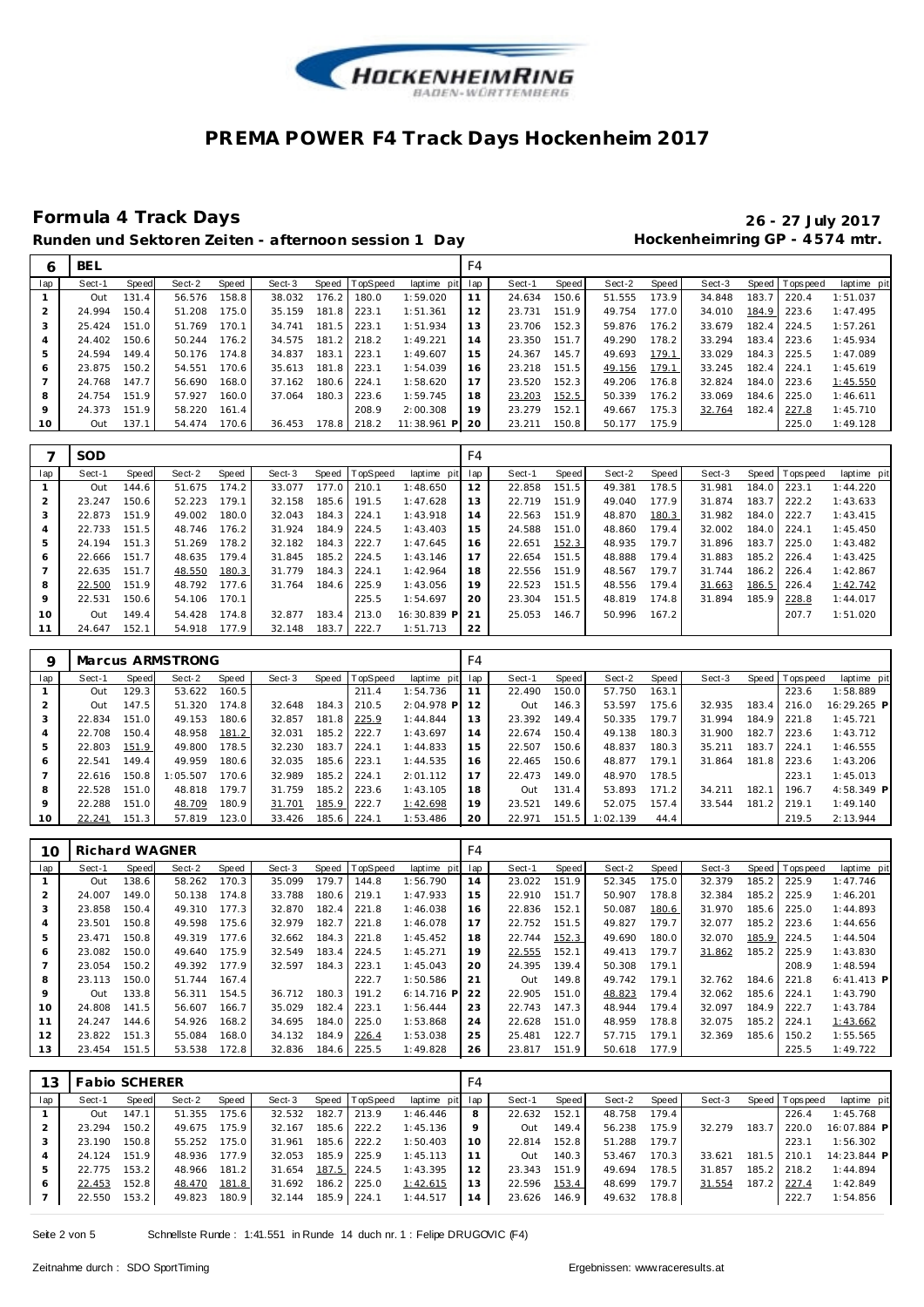

#### Runden und Sektoren Zeiten - afternoon session 1 Day **10 bis 10 Hockenheimring GP** - 4574 mtr.

## **Formula 4 Track Days 26 - 27 July 2017**

| 15  | Kush MAINI |       |        |       |        |       |          |                 | F4 |        |       |          |       |           |       |                |              |
|-----|------------|-------|--------|-------|--------|-------|----------|-----------------|----|--------|-------|----------|-------|-----------|-------|----------------|--------------|
| lap | Sect-1     | Speed | Sect-2 | Speed | Sect-3 | Speed | TopSpeed | laptime pit lap |    | Sect-1 | Speed | Sect-2   | Speed | Sect-3    |       | Speed Topspeed | laptime pit  |
|     | Out        | 142.3 | 53.684 | 167.4 | 34.233 | 180.3 | 213.9    | 1:54.571        | 10 | 25.010 | 126.8 | 53.679   | 176.5 |           |       | 192.2          | 1:53.004     |
|     | 23.996     | 144.6 | 50.754 | 175.0 | 32.817 | 182.4 | 216.4    | 1:47.567        | 11 | Out    | 133.7 | 1:03.202 | 145.9 | <b>In</b> |       | 183.7          | $8:55.554$ P |
|     | 23.438     | 148.1 | 49.398 | 177.6 | 32.375 | 183.7 | 221.3    | 1:45.211        | 12 | Out    | 139.0 | 51.610   | 173.1 | 34.820    | 182.4 | 217.7          | 18:35.345 P  |
|     | 26.211     | 142.7 | 49.503 | 178.8 | 32.831 | 183.4 | 221.3    | 1:48.545        | 13 | 23.343 | 151.0 | 49.390   | 178.5 | 32.171    | 184.6 | 222.2          | 1:44.904     |
| 5   | 22.898     | 149.2 | 49.023 | 178.5 | 32.030 | 183.1 | 223.6    | 1:43.951        | 14 | 22.682 | 150.0 | 48.961   | 179.4 | 31.784    | 185.2 | 224.1          | 1:43.427     |
| 6   | 22.781     | 149.6 | 48.849 | 179.7 | 32.114 | 183.4 | 224.5    | 1:43.744        | 15 | 22.545 | 150.6 | 49.351   | 176.8 | 31.691    | 186.2 | 224.5          | 1:43.587     |
|     | 22.946     | 149.4 | 49.494 | 176.8 | 32.331 | 185.2 | 223.6    | 1:44.771        | 16 | 22.460 | 148.6 | 48.786   | 179.4 | 31.864    | 186.5 | 225.0          | 1:43.110     |
| 8   | 22.996     | 150.6 | 48.858 | 178.2 | 32.000 | 184.9 | 222.7    | 1:43.854        | 17 | 22.247 | 151.0 | 48.742   | 179.7 | 32.372    | 182.4 | 226.4          | 1:43.361     |
|     | 22.788     | 151.0 | 48.799 | 177.9 | 31.827 | 182.1 | 224.1    | 1:43.414        | 18 |        |       |          |       |           |       |                |              |

|     | Gregoire SAUCY |       |        |                    |        |       |          |                 | F4 |        |       |        |       |        |       |                 |             |
|-----|----------------|-------|--------|--------------------|--------|-------|----------|-----------------|----|--------|-------|--------|-------|--------|-------|-----------------|-------------|
| lap | Sect-1         | Speed | Sect-2 | Speed              | Sect-3 | Speed | TopSpeed | laptime pit lap |    | Sect-1 | Speed | Sect-2 | Speed | Sect-3 |       | Speed Tops peed | laptime pit |
|     | Out            | 148.1 | 52.827 | 170.3              | 34.872 | 177.9 | 212.6    | 1:52.052        | 9  | 23.136 | 150.8 | 49.369 | 176.8 | 33.172 | 183.  | 223.1           | 1:45.677    |
|     | 24.392         | 151.3 | 50.785 | 144.2              | 34.638 | 181.2 | 218.2    | 1:49.815        | 10 | 23.311 | 149.6 | 55.226 | 168.0 |        |       | 200.0           | 1:58.838    |
|     | 23.767         | 151.9 | 49.737 | 177.9              | 32.933 | 183.4 | 221.3    | 1:46.437        |    | Out    | 149.4 | 50.100 | 175.6 | 32.962 | 180.9 | 219.5           | 27:07.221 P |
|     | 23.569         | 152.1 | 50.606 | 177.0 <sub>1</sub> | 34.022 | 183.7 | 217.7    | 1:48.197        | 12 | 23.137 | 147.9 | 49.561 | 177.0 | 32.695 | 183.4 | 221.8           | 1:45.393    |
| 5   | 23.352         | 150.2 | 51.491 | 178.2              | 32.953 | 182.7 | 223.1    | 1:47.796        | 13 | 23.042 | 150.8 | 49.161 | 180.9 | 32.283 | 184.3 | 222.7           | 1:44.486    |
| 6   | 23.322         | 152.1 | 49.215 | 179.1              | 32.628 | 183.4 | 223.6    | 1:45.165        | 14 | 23.058 | 150.0 | 49.706 | 175.6 | 32.635 | 183.7 | 225.0           | 1:45.399    |
|     | 23.077         | 150.8 | 49.644 | 177.6              | 32.726 | 183.4 | 222.2    | 1:45.447        | 15 | 22.890 | 151.5 | 48.864 | 180.6 | 33.008 | 184.3 | 226.4           | 1:44.762    |
| 8   | 23.111         | 148.6 | 49.117 | 175.6              | 33.042 | 183.7 | 223.6    | 1:45.270        | 16 | 23.450 | 152.5 | 52.242 | 172.2 |        |       | 220.0           | 1:55.039    |

| 18  |        | <b>Julian HANSES</b> |        |       |        |       |                |             | F4  |        |       |        |       |        |       |                 |              |
|-----|--------|----------------------|--------|-------|--------|-------|----------------|-------------|-----|--------|-------|--------|-------|--------|-------|-----------------|--------------|
| lap | Sect-1 | Speed                | Sect-2 | Speed | Sect-3 |       | Speed TopSpeed | laptime pit | lap | Sect-1 | Speed | Sect-2 | Speed | Sect-3 |       | Speed Tops peed | laptime pit  |
|     | Out    | 146.7                | 52.500 | 168.0 | 33.291 | 176.2 | 203.8          | 1:50.087    | 11  | Out    | 147.9 | 52.644 | 175.0 | 32.672 | 184.6 | 221.3           | 14:57.612 P  |
|     | 23.286 | 151.3                | 51.248 | 177.9 | 32.098 | 183.4 | 191.2          | 1:46.632    | 12  | 22.593 | 152.5 | 50.199 | 180.0 | 31.719 | 184.6 | 222.7           | 1:44.511     |
| 3   | 22.761 | 151.0                | 48.900 | 180.9 | 31.864 | 186.2 | 227.4          | 1:43.525    | 13  | 22.416 | 153.8 | 49.699 | 181.5 | 31.547 | 184.6 | 223.1           | 1:43.662     |
| 4   | 22.702 | 151.3                | 50.202 | 170.3 | 32.586 | 185.9 | 226.9          | 1:45.490    | 14  | 22.386 | 153.8 | 49.196 | 182.7 | 31.440 | 186.2 | 224.1           | 1:43.022     |
| 5   | 22.483 | 153.4                | 48.645 | 181.5 | 31.651 | 185.6 | 224.1          | 1:42.779    | 15  | 22.849 | 149.0 | 49.439 | 181.2 | 32.077 | 185.9 | 223.6           | 1:44.365     |
| 6   | 22.952 | 146.5                | 48.979 | 180.9 | 32.023 | 185.2 | 225.0          | 1:43.954    | 16  | 22.397 | 153.4 | 48.785 | 180.6 | 31.561 | 186.2 | 224.1           | 1:42.743     |
|     | 22.438 | 153.2                | 48.620 | 181.8 | 31.818 | 185.6 | 226.9          | 1:42.876    | 17  | 22.403 | 154.1 | 48.688 | 181.8 | 31.569 | 185.9 | 224.1           | 1:42.660     |
| 8   | 22.384 | 153.4                | 48.823 | 180.3 | 31.621 | 186.5 | 224.1          | 1:42.828    | 18  | 22.567 | 150.8 | 49.430 | 181.8 |        |       | 223.1           | 1:45.335     |
| 9   | 22.334 | 153.8                | 48.531 | 180.3 | 31.464 | 186.9 | 224.5          | 1:42.329    | 19  | Out    | 142.3 | 52.965 | 170.1 | 33.254 | 176.8 | 203.8           | $8:40.436$ P |
| 10  | 22.420 | 152.1                | 48.990 | 178.5 |        |       | 225.5          | 1:45.426    | 20  | 23.566 | 152.8 | 49.858 | 175.3 |        |       | 216.9           | 1:53.251     |

|     |        | Nicklas NIELSEN |        |       |        |       |                 |             | F4  |        |       |        |       |        |       |                |              |
|-----|--------|-----------------|--------|-------|--------|-------|-----------------|-------------|-----|--------|-------|--------|-------|--------|-------|----------------|--------------|
| lap | Sect-1 | Speed           | Sect-2 | Speed | Sect-3 | Speed | <b>TopSpeed</b> | laptime pit | lap | Sect-1 | Speed | Sect-2 | Speed | Sect-3 |       | Speed Topspeed | laptime pit  |
|     | Out    | 145.4           | 51.526 | 172.5 | 33.303 | 178.5 | 214.3           | 1:48.092    | 9   | Out    | 150.8 | 54.613 | 134.0 | 34.164 | 182.4 | 215.6          | $6:22.215$ P |
|     | 23.455 | 151.7           | 54.844 | 177.6 | 32.734 | 169.8 | 217.3           | 1:51.033    | 10  | 23.090 | 151.5 | 50.266 | 178.2 | 32.299 | 181.8 | 220.9          | 1:45.655     |
|     | 24.271 | 153.2           | 57.464 | 175.9 | 32.953 | 183.4 | 217.3           | 1:54.688    |     | 22.940 | 153.4 | 49.547 | 179.7 | 32.222 | 183.1 | 221.3          | 1:44.709     |
|     | 23.041 | 153.4           | 49.351 | 177.9 | 34.442 | 182.4 | 222.2           | 1:46.834    | 12  | 22.897 | 153.6 | 49.433 | 179.7 | 31.787 | 183.7 | 220.4          | 1:44.117     |
| 5   | 22.994 | 153.0           | 59.535 | 109.6 | 38.048 | 183.4 | 220.4           | 2:00.577    | 13  | 22.730 | 153.0 | 50.313 | 179.4 | 31.990 | 182.7 | 220.9          | 1:45.033     |
| 6   | 23.027 | 152.3           | 50.941 | 177.6 | 32.127 | 184.6 | 220.0           | 1:46.095    | 14  | 22.757 | 153.2 | 54.523 | 178.8 | 31.965 | 184.0 | 220.9          | 1:49.245     |
|     | 22.805 | 153.2           | 56.420 | 176.5 |        |       | 219.5           | 1:54.766    | 15  | 22.660 | 152.5 | 49.695 | 179.7 | 31.768 | 184.3 | 220.9          | 1:44.123     |
| 8   | Out    | 151.0           | 59.914 | 162.2 | In.    |       | 217.7           | 17:02.565 P | 16  | 22.704 | 153.4 | 50.872 | 155.8 |        |       | 221.3          | 1:50.526     |

| 28  |        |       | Kim-Luis SCHRAMM |       |        |       |                |             | F4  |        |        |          |       |        |       |                 |             |  |
|-----|--------|-------|------------------|-------|--------|-------|----------------|-------------|-----|--------|--------|----------|-------|--------|-------|-----------------|-------------|--|
| lap | Sect-1 | Speed | Sect-2           | Speed | Sect-3 |       | Speed TopSpeed | laptime pit | lap | Sect-1 | Speed  | Sect-2   | Speed | Sect-3 |       | Speed Tops peed | laptime pit |  |
|     | Out    | 144.6 | 50.525           | 175.3 | 33.382 | 181.8 | 220.0          | 1:47.285    | 9   | 22.806 | 153.0  | 48.648   | 180.0 |        |       | 223.6           | 1:45.420    |  |
|     | 23.224 | 144.6 | 51.425           | 180.3 | 32.310 | 184.3 | 208.1          | 1:46.959    | 10  | Out    | 150.0  | 1:09.463 | 161.4 | 36.548 | 182.  | 222.2           | 15:09.183 P |  |
|     | 22.842 | 152.1 | 48.938           | 181.5 | 31.931 | 184.3 | 223.1          | 1:43.711    |     | 24.187 | 152.8  | 53.381   | 175.6 |        |       | 198.9           | 1:52.936    |  |
|     | 22.699 | 151.7 | 48.680           | 179.4 | 31.983 | 185.2 | 223.1          | 1:43.362    | 12  | Out    | 135.7. | 56.052   | 170.6 | 34.150 | 182.1 | 168.8           | 15:31.048 P |  |
| 5   | 22.768 | 150.8 | 48.754           | 180.0 | 32.058 | 184.3 | 222.7          | 1:43.580    | 13  | 23.663 | 151.5  | 49.458   | 177.6 | 32.046 | 184.9 | 222.2           | 1:45.167    |  |
| 6   | 22.622 | 152.3 | 48.609           | 181.5 | 31.733 | 184.9 | 224.5          | 1:42.964    | 14  | 23.006 | 151.7  | 48.876   | 177.6 | 31.642 | 185.9 | 223.6           | 1:43.524    |  |
|     | 22.693 | 151.3 | 48.733           | 179.1 | 31.904 | 185.9 | 223.1          | 1:43.330    | 15  | 22.611 | 153.0  | 48.626   | 179.7 | 31.501 | 185.2 | 225.9           | 1:42.738    |  |
| 8   | 22.796 | 152.3 | 48.454           | 180.6 | 31.871 | 184.3 | 224.5          | 1:43.121    | 16  | 22.442 | 153.6  | 48.315   | 180.9 |        |       | 225.9           | 1:46.039    |  |

| 33  | John ABERDEIN |       |                           |       |                    |  |                                       |              |       |              |  |       |                                                                                                                |
|-----|---------------|-------|---------------------------|-------|--------------------|--|---------------------------------------|--------------|-------|--------------|--|-------|----------------------------------------------------------------------------------------------------------------|
| lap | Sect-1        | Speed | Sect-2                    | Speed |                    |  | Sect-3 Speed TopSpeed laptime pit lap | Sect-1       | Speed | Sect-2 Speed |  |       | Sect-3 Speed Topspeed laptime pit                                                                              |
|     | Out           | 146.7 | 52.707 173.6              |       | 33.715 183.1 220.9 |  | $1:49.678$ 10                         | 22.300 152.1 |       | 52.229 175.0 |  | 223.6 | 1:50.917                                                                                                       |
|     |               |       | 23.442 151.7 50.647 175.9 |       |                    |  | 31.944 184.9 221.8 1:46.033 11        | Out 149.0    |       | 56.435 166.7 |  |       | 32.868 172.5 173.6 23:44.859 P                                                                                 |
|     |               |       |                           |       |                    |  |                                       |              |       |              |  |       | 22.668 149.8 49.148 179.7 31.682 184.9 221.3 1:43.498 12 23.315 151.0 49.084 179.7 32.175 183.7 217.7 1:44.574 |

Seite 3 von 5 Schnellste Runde : 1:41.551 in Runde 14 duch nr. 1 : Felipe DRUGOVIC (F4)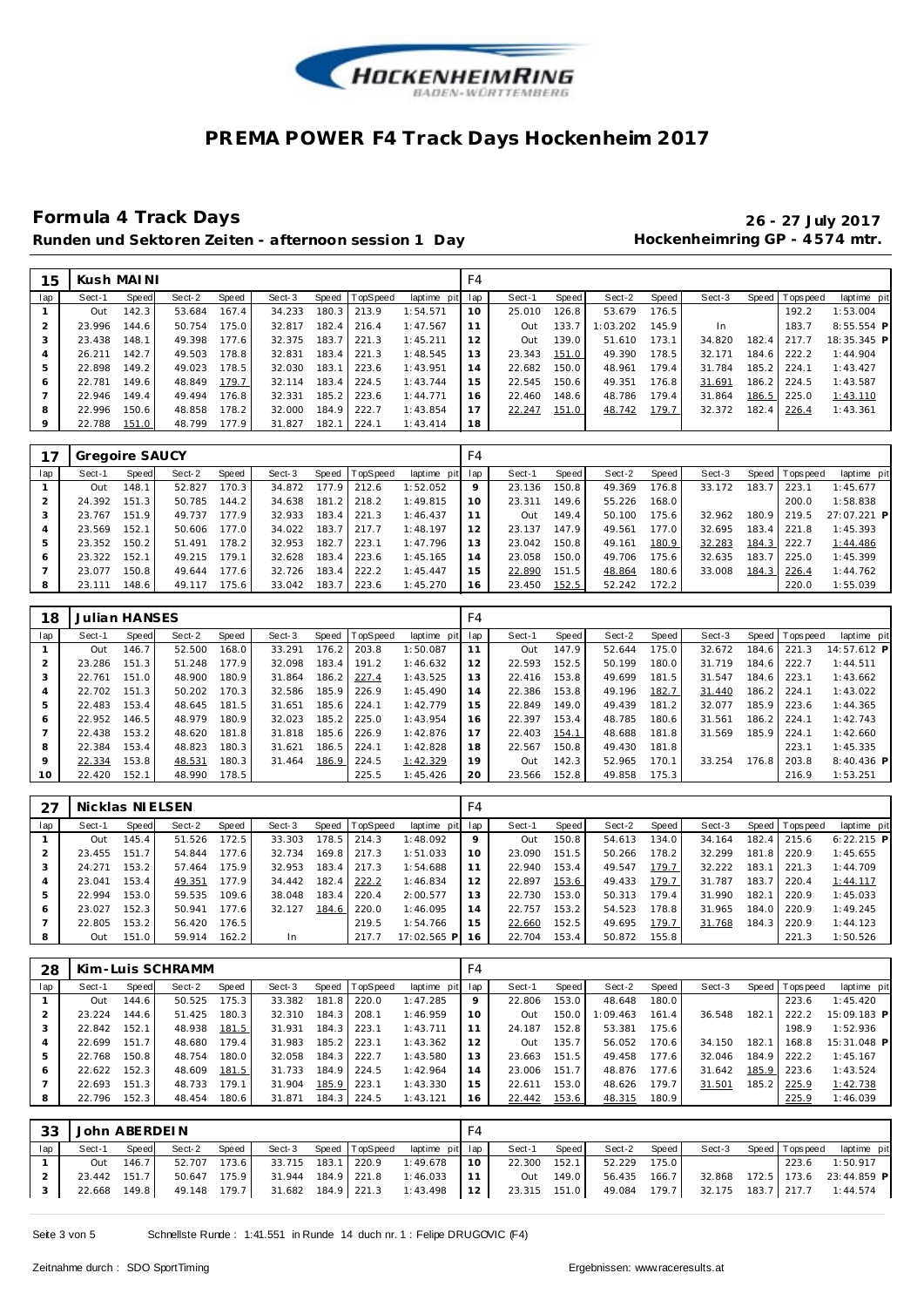

## **Formula 4 Track Days 26 - 27 July 2017**

#### Runden und Sektoren Zeiten - afternoon session 1 Day **10 billion 1 and 11 and 11 and 11 and 11 and 11 and 11 and 1** Hockenheimring GP - 4574 mtr.

| 25.934 | $145.4$ | $1:08.546$ 172.5 |       |        |         | 119.5 | 2:10.373   | 13              | 22.502       | 152.1 | 48.572 | 180.3   | 31.481 |             | 185.9 224.5 | 1:42.555 |
|--------|---------|------------------|-------|--------|---------|-------|------------|-----------------|--------------|-------|--------|---------|--------|-------------|-------------|----------|
| Out    |         | 57.053           | 163.4 | 34.044 | 165.6   | 183.7 | 4:03.775 P |                 | 22.275       | 152.5 | 48.487 | 180.9   | 31.387 |             | 186.5 223.6 | 1:42.149 |
| 24.594 | 151.9   | 50.452           | 176.5 | 32.304 | $166.4$ | 201.1 | 1:47.350   | 15 <sub>1</sub> | 22.115 151.9 |       | 48.473 | 180.3   | 31.427 | 184.9 224.1 |             | 1:42.015 |
| 23.394 | 151.3   | 49.477           | 168.8 | 31.888 | 185.9   | 203.4 | 1:44.759   | 16              | 22.306       | 151.9 | 48.730 | $179.4$ | 31.419 |             | 186.9 225.0 | 1:42.455 |
| 22.617 | 152.1   | 48.656           | 180.0 | 31.408 | 185.6   | 222.2 | 1:42.681   |                 | 22.284       | 149.2 | 48.520 | 180.0   | 31.518 |             | 186.5 226.9 | 1:42.322 |
| 22.349 | 152.1   | 48.408           | 180.9 | 31.552 | 186.9   | 224.1 | 1:42.309   | 18              | 22.300       | 152.3 | 52.792 | 176.8   |        |             | 225.0       | 1:53.715 |

| 41  | Artem PETROV |       |        |       |        |       |          |             | F4  |        |       |        |       |           |         |            |              |
|-----|--------------|-------|--------|-------|--------|-------|----------|-------------|-----|--------|-------|--------|-------|-----------|---------|------------|--------------|
| lap | Sect-1       | Speed | Sect-2 | Speed | Sect-3 | Speed | TopSpeed | laptime pit | lap | Sect-1 | Speed | Sect-2 | Speed | Sect-3    | Speed I | T ops peed | laptime pit  |
|     | Out          | 145.4 | 51.791 | 173.4 | 33.585 | 182.1 | 220.0    | 1:47.288    | 10  | 23.664 | 152.5 | 49.108 | 178.5 | 32.042    | 184.9   | 227.4      | 1:44.814     |
|     | 25.559       | 99.7  | 51.989 | 177.0 | 32.630 | 183.1 | 219.5    | 1:50.178    | 11  | 22.715 | 150.4 | 50.409 | 175.0 |           |         | 225.5      | 1:48.962     |
|     | 23.704       | 151.9 | 49.342 | 179.7 | 33.014 | 165.6 | 224.1    | 1:46.060    | 12  | Out    | 145.7 | 56.127 | 170.1 | <b>In</b> |         | 217.7      | $9:43.072$ P |
|     | 23.996       | 151.9 | 48.874 | 180.6 | 32.425 | 184.9 | 226.9    | 1:45.295    | 13  | Out    | 138.3 | 50.198 | 177.9 | 32.924    | 184.3   | 222.7      | 15:16.911 P  |
| 5   | 22.929       | 151.5 | 49.227 | 177.6 | 32.859 | 184.0 | 224.5    | 1:45.015    | 14  | 23.567 | 151.0 | 49.264 | 177.9 | 32.129    | 184.6   | 225.0      | 1:44.960     |
| 6   | 22.705       | 150.6 | 48.864 | 180.9 | 32.042 | 186.9 | 225.0    | 1:43.611    | 15  | 22.690 | 152.3 | 49.012 | 180.3 | 32.025    | 185.2   | 225.0      | 1:43.727     |
|     | 22.762       | 150.8 | 48.709 | 179.4 | 32.149 | 184.3 | 226.9    | 1:43.620    | 16  | 25.033 | 135.2 | 49.915 | 177.6 |           |         | 223.6      | 1:47.703     |
| 8   | 22.617       | 150.2 | 49.147 | 179.1 | 32.182 | 184.6 | 223.6    | 1:43.946    | 17  | Out    | 150.6 | 50.416 | 175.6 | In        |         | 226.4      | $5:28.499$ P |
|     | 22.636       | 149.2 | 49.258 | 177.3 | 32.125 | 184.9 | 224.1    | 1:44.019    | 18  |        |       |        |       |           |         |            |              |

| 42             |        |       | Leo HOOGENBOOM |       |        |       |          |              | F4  |        |       |        |       |        |       |                |              |
|----------------|--------|-------|----------------|-------|--------|-------|----------|--------------|-----|--------|-------|--------|-------|--------|-------|----------------|--------------|
| lap            | Sect-1 | Speed | Sect-2         | Speed | Sect-3 | Speed | TopSpeed | laptime pit  | lap | Sect-1 | Speed | Sect-2 | Speed | Sect-3 |       | Speed Topspeed | laptime pit  |
|                | Out    | 145.7 | 52.666         | 173.4 | 35.291 | 179.7 | 220.0    | 1:51.351     | 14  | 23.037 | 153.6 | 52.702 | 178.2 | 32.035 | 185.2 | 225.0          | 1:47.774     |
| $\overline{2}$ | 24.347 | 149.8 | 49.947         | 175.6 | 32.949 | 183.1 | 219.5    | 1:47.243     | 15  | 22.867 | 152.1 | 50.947 | 179.7 | 31.910 | 185.2 | 225.0          | 1:45.724     |
| 3              | 23.713 | 151.5 | 51.685         | 177.9 | 32.576 | 182.7 | 221.3    | 1:47.974     | 16  | 22.548 | 153.2 | 50.137 | 181.8 | 31.751 | 185.2 | 224.5          | 1:44.436     |
| 4              | 23.555 | 151.9 | 50.932         | 177.3 | 32.784 | 182.4 | 222.7    | 1:47.271     | 17  | 22.670 | 153.2 | 52.546 | 181.8 | 31.933 | 186.9 | 224.1          | 1:47.149     |
| 5              | 23.438 | 151.0 | 49.088         | 177.3 | 32.339 | 182.4 | 223.1    | 1:44.865     | 18  | 22.779 | 153.6 | 49.775 | 182.1 | 31.949 | 187.5 | 229.3          | 1:44.503     |
| 6              | 23.247 | 151.7 | 48.987         | 179.4 | 31.978 | 183.1 | 223.6    | 1:44.212     | 19  | 22.655 | 151.5 | 49.617 | 182.7 | 31.830 | 186.2 | 230.8          | 1:44.102     |
|                | 23.165 | 151.9 | 48.851         | 179.4 | 32.133 | 183.1 | 223.1    | 1:44.149     | 20  | 22.830 | 151.5 | 48.877 | 179.7 |        |       | 225.0          | 1:44.529     |
| 8              | 23.025 | 151.9 | 49.086         | 179.1 | 32.055 | 184.0 | 224.1    | 1:44.166     | 21  | Out    | 151.0 | 50.525 | 177.9 | 32.211 | 183.1 | 224.5          | $6:53.681$ P |
| 9              | 22.994 | 151.7 | 48.882         | 179.7 |        |       | 223.1    | 1:46.150     | 22  | 22.716 | 151.9 | 48.779 | 180.9 | 31.915 | 184.9 | 224.1          | 1:43.410     |
| 10             | Out    | 125.7 | 59.905         | 168.5 | 37.250 | 178.5 | 197.1    | $6:45.482$ P | 23  | 22.541 | 151.7 | 48.706 | 180.3 | 31.644 | 185.9 | 225.0          | 1:42.891     |
| 11             | 25.583 | 143.6 | 56.121         | 169.5 | 34.973 | 183.7 | 223.1    | 1:56.677     | 24  | 22.519 | 150.8 | 48.468 | 179.7 | 31.667 | 184.9 | 225.9          | 1:42.654     |
| 12             | 24.078 | 151.3 | 54.986         | 170.3 | 33.963 | 184.0 | 223.6    | 1:53.027     | 25  | 22.588 | 149.6 | 48.509 | 180.3 | 31.776 | 185.6 | 227.8          | 1:42.873     |
| 13             | 23.525 | 153.2 | 53.603         | 175.0 | 32.578 | 184.6 | 224.1    | 1:49.706     | 26  | 22.592 | 151.9 | 48.737 | 180.3 |        |       | 226.4          | 1:50.235     |

| 44              | Juri VIPS |       |        |       |        |       |                |             | F4  |        |       |        |       |        |       |            |             |
|-----------------|-----------|-------|--------|-------|--------|-------|----------------|-------------|-----|--------|-------|--------|-------|--------|-------|------------|-------------|
| lap             | Sect-1    | Speed | Sect-2 | Speed | Sect-3 |       | Speed TopSpeed | laptime pit | lap | Sect-1 | Speed | Sect-2 | Speed | Sect-3 | Speed | T ops peed | laptime pit |
|                 | Out       | 130.8 | 52.216 | 169.0 | 34.023 | 182.4 | 210.9          | 1:50.437    | 11  | Out    | 148.6 | 51.560 | 171.7 | 34.994 | 176.2 | 214.7      | 24:17.914 P |
|                 | 23.334    | 150.0 | 49.337 | 175.0 | 32.359 | 184.3 | 222.2          | 1:45.030    | 12  | 25.994 | 147.9 | 50.215 | 176.8 | 32.200 | 183.1 | 217.7      | 1:48.409    |
|                 | 22.733    | 148.1 | 49.084 | 179.1 | 32.180 | 183.7 | 222.2          | 1:43.997    | 13  | 22.578 | 150.2 | 48.838 | 180.6 | 32.283 | 184.6 | 222.7      | 1:43.699    |
|                 | 22.713    | 149.4 | 48.813 | 180.6 | 31.931 | 184.9 | 222.7          | 1:43.457    | 14  | 23.512 | 151.3 | 48.971 | 180.0 | 31.752 | 185.2 | 225.0      | 1:44.235    |
|                 | 22.562    | 151.0 | 50.864 | 179.7 | 32.011 | 185.2 | 223.1          | 1:45.437    | 15  | 22.364 | 152.1 | 48.602 | 180.9 | 31.791 | 184.6 | 224.5      | 1:42.757    |
| 6               | 22.578    | 151.5 | 48.735 | 177.3 | 31.772 | 184.0 | 224.1          | 1:43.085    | 16  | 24.803 | 145.4 | 54.639 | 179.4 | 31.693 | 185.9 | 213.0      | 1:51.135    |
|                 | 22.581    | 150.8 | 48.956 | 180.9 | 31.726 | 184.6 | 223.1          | 1:43.263    | 17  | 22.278 | 147.5 | 48.648 | 180.0 | 31.692 | 188.2 | 225.9      | 1:42.618    |
| 8               | 22.458    | 149.6 | 48.852 | 180.0 | 31.656 | 185.6 | 223.6          | 1:42.966    | 18  | 23.569 | 152.3 | 48.763 | 179.7 | 31.641 | 184.6 | 228.3      | 1:43.973    |
| 9               | 22.433    | 151.0 | 48.606 | 178.8 | 31.836 | 185.6 | 227.8          | 1:42.875    | 19  | 25.262 | 150.8 | 48.818 | 180.0 |        |       | 225.9      | 1:51.489    |
| 10 <sup>°</sup> | 22.472    | 151.0 | 49.181 | 175.6 |        |       | 225.0          | 1:47.146    | 20  |        |       |        |       |        |       |            |             |

| 51  | AIdo FESTANTE |       |        |       |        |       |                |              | F4  |        |       |        |       |        |       |                   |             |
|-----|---------------|-------|--------|-------|--------|-------|----------------|--------------|-----|--------|-------|--------|-------|--------|-------|-------------------|-------------|
| lap | Sect-1        | Speed | Sect-2 | Speed | Sect-3 |       | Speed TopSpeed | laptime pit  | lap | Sect-1 | Speed | Sect-2 | Speed | Sect-3 | Speed | <b>T</b> ops peed | laptime pit |
|     | Out           | 134.2 | 54.593 | 152.3 |        |       | 217.3          | 1:57.285     | 9   | Out    | 147.9 | 54.426 | 174.8 | 32.823 | 182.7 | 220.4             | 10:41.436 P |
|     | Out           | 147.1 | 50.907 | 173.6 | 33.099 | 180.3 | 219.1          | $3:11.459$ P | 10  | 23.264 | 150.8 | 51.211 | 175.0 | 32.341 | 181.8 | 222.2             | 1:46.816    |
|     | 23.598        | 147.9 | 50.952 | 176.8 | 32.696 | 183.7 | 220.9          | 1:47.246     | 11  | 22.976 | 150.8 | 50.838 | 178.5 | 32.331 | 183.4 | 222.2             | 1:46.145    |
|     | 23.382        | 146.3 | 50.260 | 176.8 |        |       | 222.2          | 1:49.172     | 12  | 23.122 | 138.5 | 51.195 | 177.3 | 32.229 | 184.0 | 222.2             | 1:46.546    |
|     | Out           | 146.3 | 50.328 | 175.3 | 32.552 | 183.1 | 220.4          | 7:11.685 P   | 13  | 23.919 | 150.4 | 50.034 | 178.2 | 32.386 | 183.7 | 222.7             | 1:46.339    |
| 6   | 23.255        | 149.2 | 49.787 | 175.3 | 32.686 | 183.4 | 220.9          | 1:45.728     | 14  | 23.089 | 147.9 | 50.261 | 175.9 | 32.178 | 183.4 | 222.2             | 1:45.528    |
|     | 23.177        | 146.7 | 50.882 | 172.0 | 33.058 | 183.4 | 221.8          | 1:47.117     | 15  | 22.915 | 149.8 | 49.580 | 178.5 | 32.092 | 184.3 | 221.8             | 1:44.587    |
| 8   | 23.097        | 148.1 | 55.562 | 169.5 |        |       | 221.8          | 1:59.481     | 16  | 25.578 | 135.2 | 53.908 | 138.5 |        |       | 219.1             | 1:58.681    |

| 55  |              |              | I van GRIGORYEV |       |                    |                       |                 | F4 |              |       |              |       |                    |             |                   |             |
|-----|--------------|--------------|-----------------|-------|--------------------|-----------------------|-----------------|----|--------------|-------|--------------|-------|--------------------|-------------|-------------------|-------------|
| lap | Sect-1       | Speed        | Sect-2          | Speed |                    | Sect-3 Speed TopSpeed | laptime pit lap |    | Sect-1       | Speed | Sect-2       | Speed | Sect-3             |             | Speed   Tops peed | laptime pit |
|     | Out          | 119.1        | 59.933 164.6    |       | 37.034             | 168.2 186.2           | 2:03.486        | 13 | 23.541 151.0 |       | 52.889       | 171.2 | 33.899             | 180.9 223.1 |                   | 1:50.329    |
|     |              | 25.464 147.3 | 51.642 171.7    |       | 35.320 175.9 219.5 |                       | 1:52.426        | 14 | 23.458 151.9 |       | 54.070       | 172.5 | 33.438 181.5 223.1 |             |                   | 1:50.966    |
|     | 24.739       | 150.0        | 53.644 115.8    |       | 35.506 177.9 219.5 |                       | 1:53.889        | 15 | 23.514 151.3 |       | 52.501       | 175.3 | 33.710 181.2 222.7 |             |                   | 1:49.725    |
|     | 24.615 149.8 |              | 50.777 172.0    |       | 34.056 179.1 221.3 |                       | $1:49.448$ 16   |    | 23.427 151.9 |       | 51.263 175.3 |       | 33.675 181.5 222.2 |             |                   | 1:48.365    |

Seite 4 von 5 Schnellste Runde : 1:41.551 in Runde 14 duch nr. 1 : Felipe DRUGOVIC (F4)